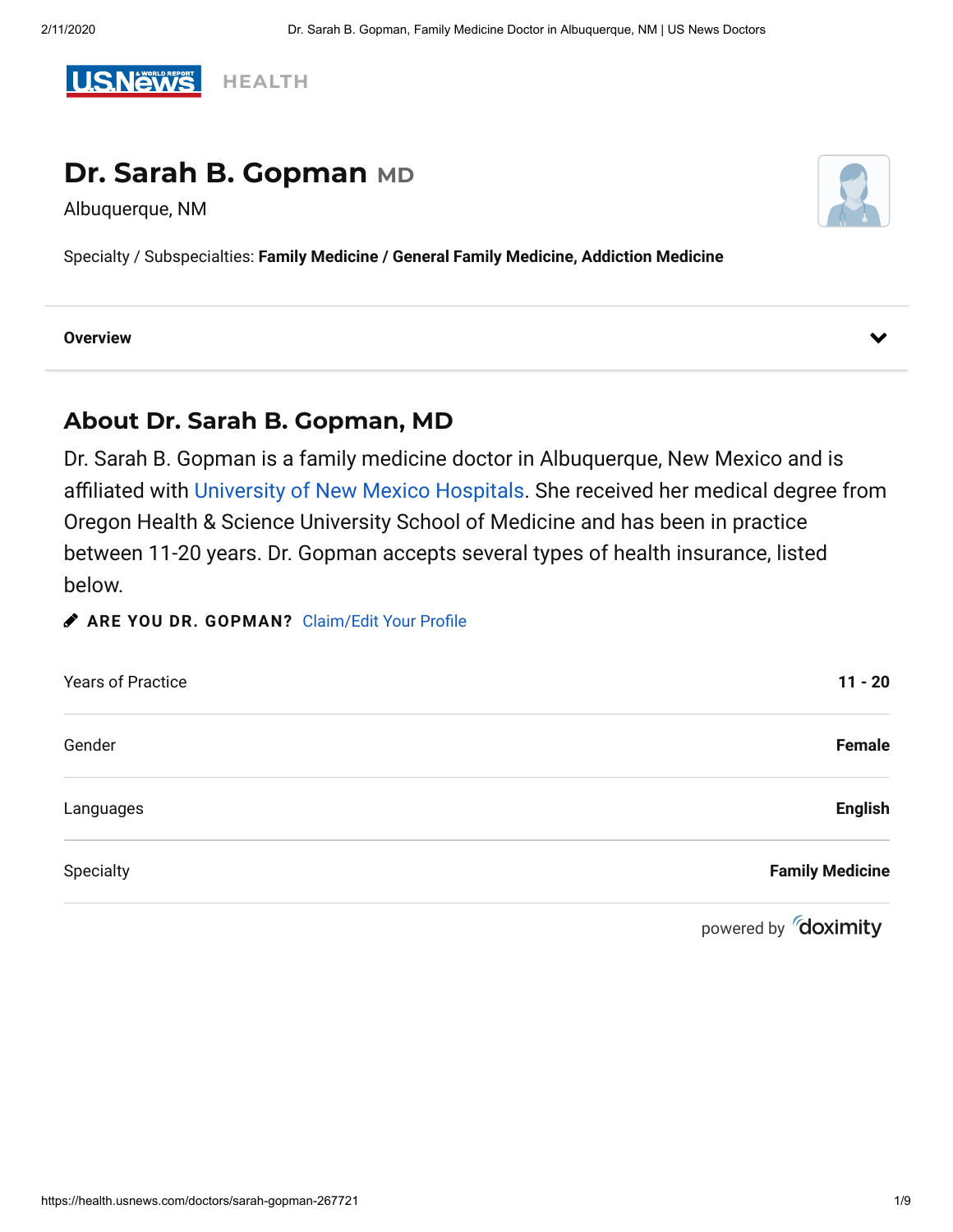

# **What are Dr. Gopman's Specialties?**

### **SPECIALTY [Family Medicine](https://health.usnews.com/doctors/family-medicine-doctors)**

Family medicine doctors are primary-care physicians trained to meet the diverse health needs of children and families.

### **SUBSPECIALTIES General Family Medicine, Addiction Medicine**

# **More Family Medicine Doctors Like Dr. Gopman**

| <b>Gina Gregory</b><br><b>DO</b><br>Albuquerque, NM<br><b>Family Medicine</b><br><b>General Family Medicine</b> | <b>Toni Benton MD</b><br>Albuquerque, NM<br><b>Family Medicine</b><br><b>General Family Medicine</b> | <b>William Green</b><br><b>MD</b><br>Albuquerque, NM<br><b>Family Medicine</b><br><b>General Family Medicine</b> |
|-----------------------------------------------------------------------------------------------------------------|------------------------------------------------------------------------------------------------------|------------------------------------------------------------------------------------------------------------------|
| <b>See Profile</b><br>$\rightarrow$                                                                             | <b>See Profile</b><br>$\rightarrow$                                                                  | <b>See Profile</b>                                                                                               |

## **SEARCH FOR FAMILY MEDICINE DOCTORS IN [ALBUQUERQUE,](https://health.usnews.com/doctors/family-medicine-doctors/albuquerque-nm) NM »**

## **Learn about Related Conditions**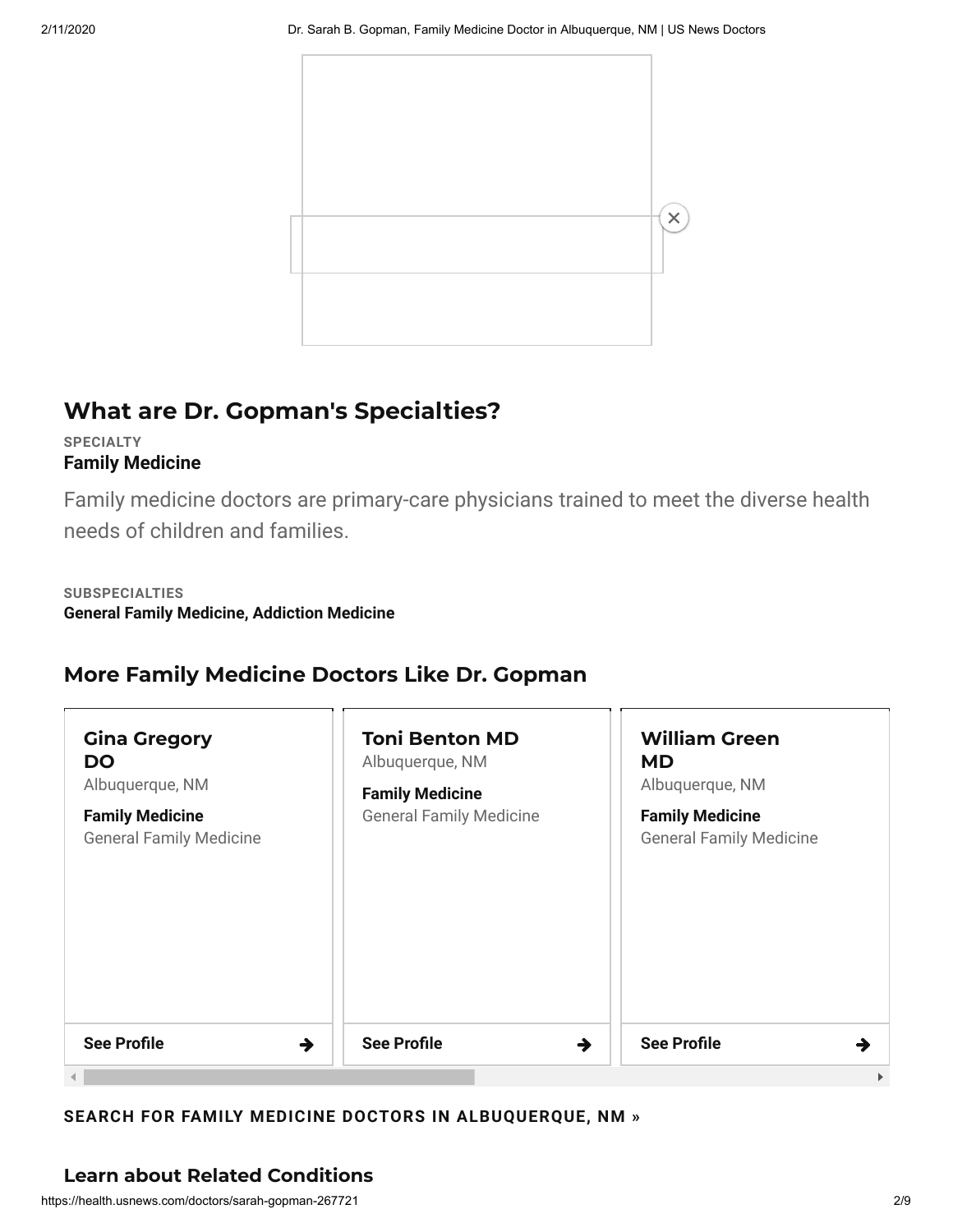| A Patient's Guide to Allergies                |  |
|-----------------------------------------------|--|
|                                               |  |
| A Patient's Guide to Constipation<br>$\times$ |  |
|                                               |  |
| A Patient's Guide to Norovirus                |  |
|                                               |  |
| A Patient's Guide to Obesity                  |  |

# **Tips for Talking to Your Doctor**

How to Talk [So Your](https://health.usnews.com/doctors/sarah-gopman-267721) Doctor Will Listen

How to Ease the [Transition](https://health.usnews.com/health-care/patient-advice/articles/2018-01-25/how-to-ease-the-transition-to-a-new-doctor) to a New Doctor

How to Make Sure Your Doctor [Understands](https://health.usnews.com/health-care/patient-advice/articles/2018-01-16/how-to-make-sure-your-doctor-understands-your-medical-condition) Your Medical Condition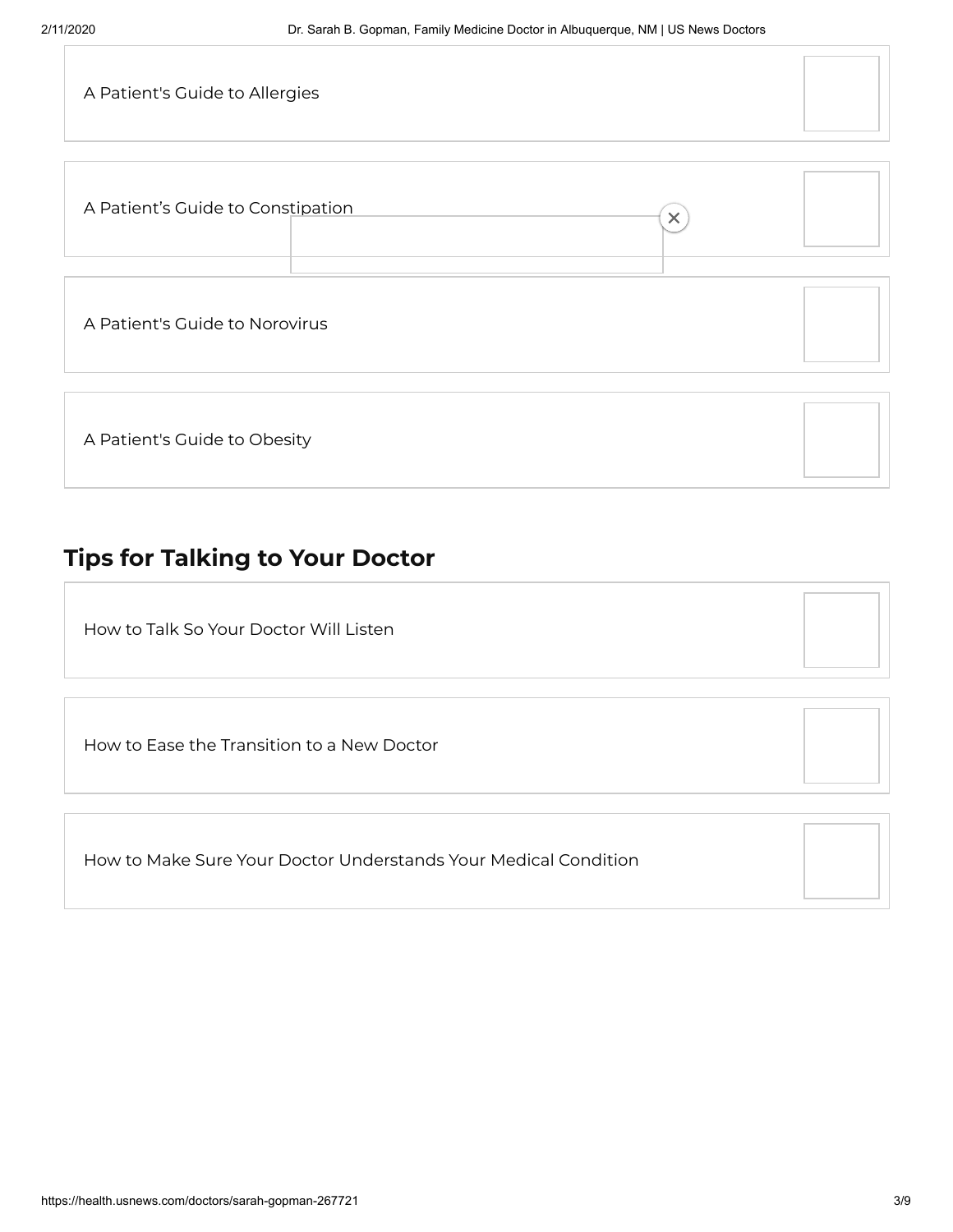

# **Dr. Gopman's Location & Contact**

2211 Lomas Blvd NE, Albuquerque, NM, 87106

[\(505\) 272-2111](tel://(505) 272-2111)

**EDIT [LOCATIONS](https://www.doximity.com/us_news/access/320178) doximity** 

# **Dr. Gopman's Hospital Afliations**

Dr. Gopman is affiliated with the following Hospitals. Affiliation usually means this doctor has admitting privileges at that hospital.



## **EDIT [HOSPITALS](https://www.doximity.com/us_news/access/320178)** doximity

# **Insurance Dr. Gopman Accepts Private Insurance Taken**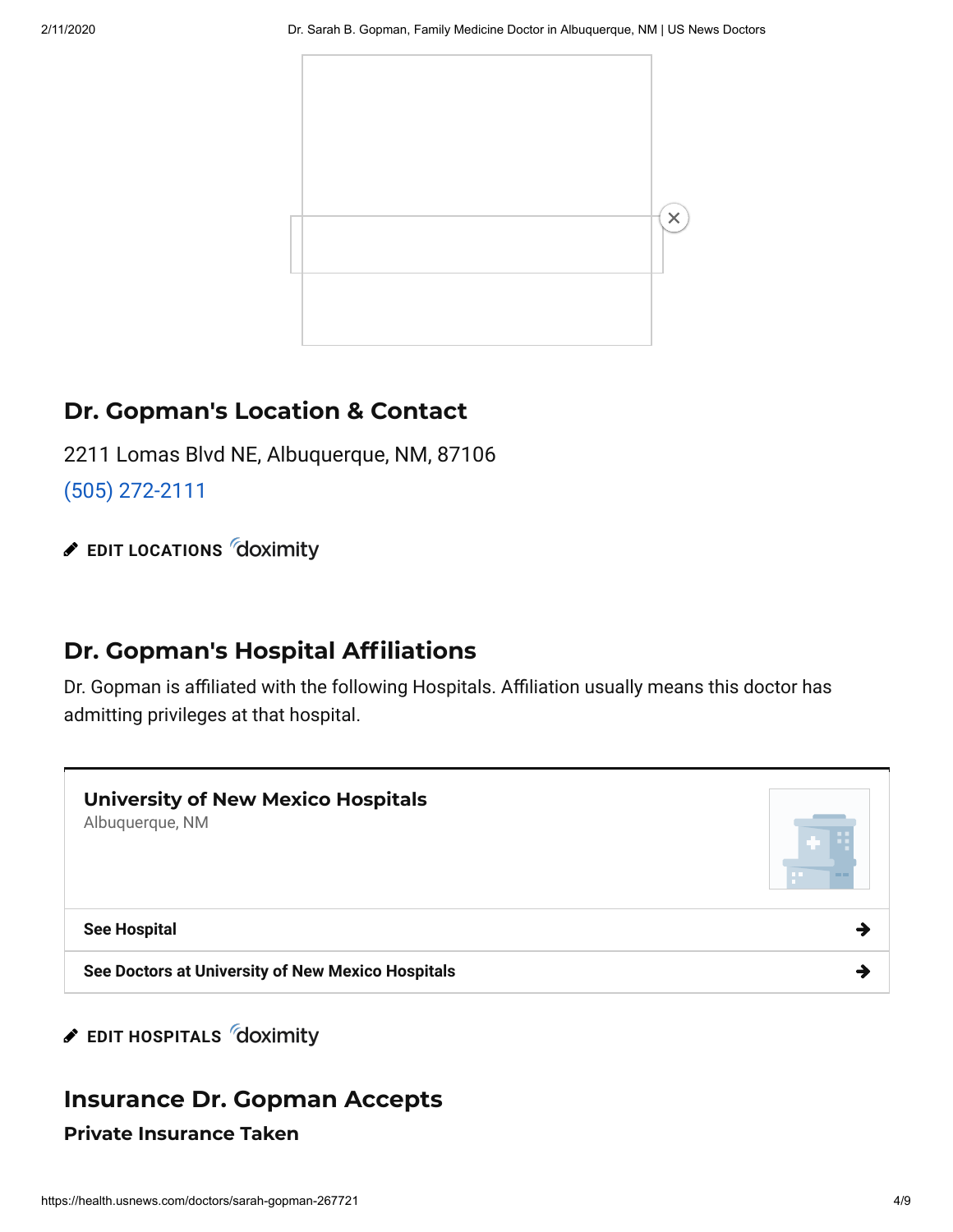$\times$ 

Aetna Choice POS II

BCBS Blue Card PPO

BCBS Georgia Blue Choice HMO

BCBS Georgia BlueChoice Option POS

BCBS New Mexico PPO

CareFirst BluePreferred PPO

CIGNA HMO

CIGNA Open Access

CIGNA PPO

First Health PPO

Great West PPO

Humana ChoiceCare Network PPO

## **EDIT ACCEPTED [INSURANCE](https://www.doximity.com/us_news/access/320178)**

Please verify your coverage with the provider's office directly when scheduling an appointment

# **Education & Experience**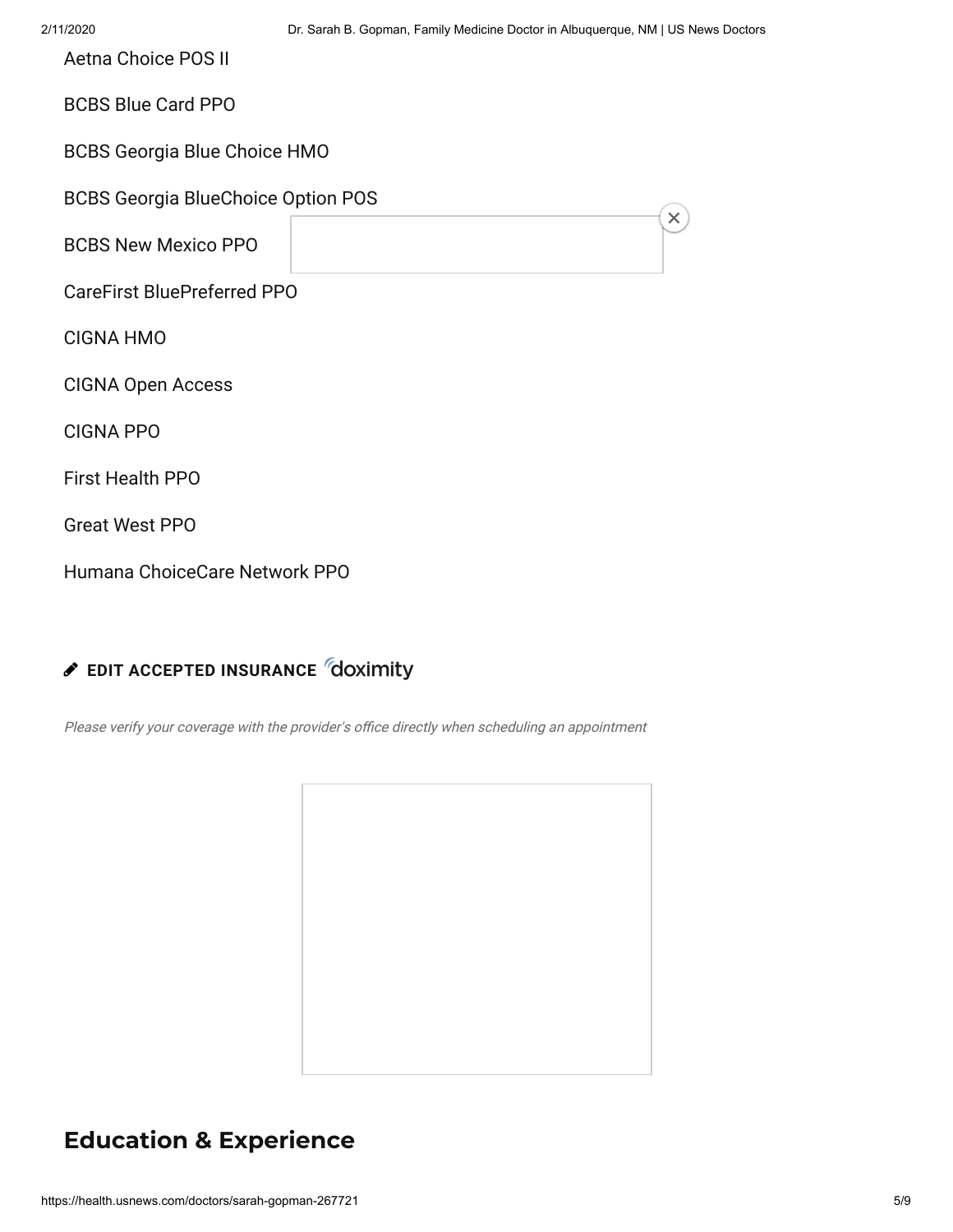$\times$ 

## **Medical School & Residency**

**University of New Mexico** Residency , Family Medicine

### **Oregon Health & Science University School of Medicine**

Medical School

## **Certications & Licensure**

**American Board of Family Medicine Certified in Family Medicine** 

**American Board of Preventive Medicine Certified in Addiction Medicine** 

**NM State Medical License** Active through 2021

**IN State Medical License** Active through 2021

# **Publications**

**Patient-centered Care to Address Barriers for Pregnant Women with Opioid Dependence.** Sutter, M. B.,Gopman, S.,Leeman, L.

## **Can mifepristone medication abortion be successfully integrated into medical practices that do not offer surgical abortion?**

Leeman, L., Asaria, S., Espey, E., Ogburn, J., Gopman, S., Barnett, S.

**Let us know if this information is out of date or incorrect.**

**Report a Correction**

doximity

### **HEALTH [DISCLAIMER](https://health.usnews.com/health-news/articles/2012/07/16/disclaimer-and-a-note-about-your-health) »**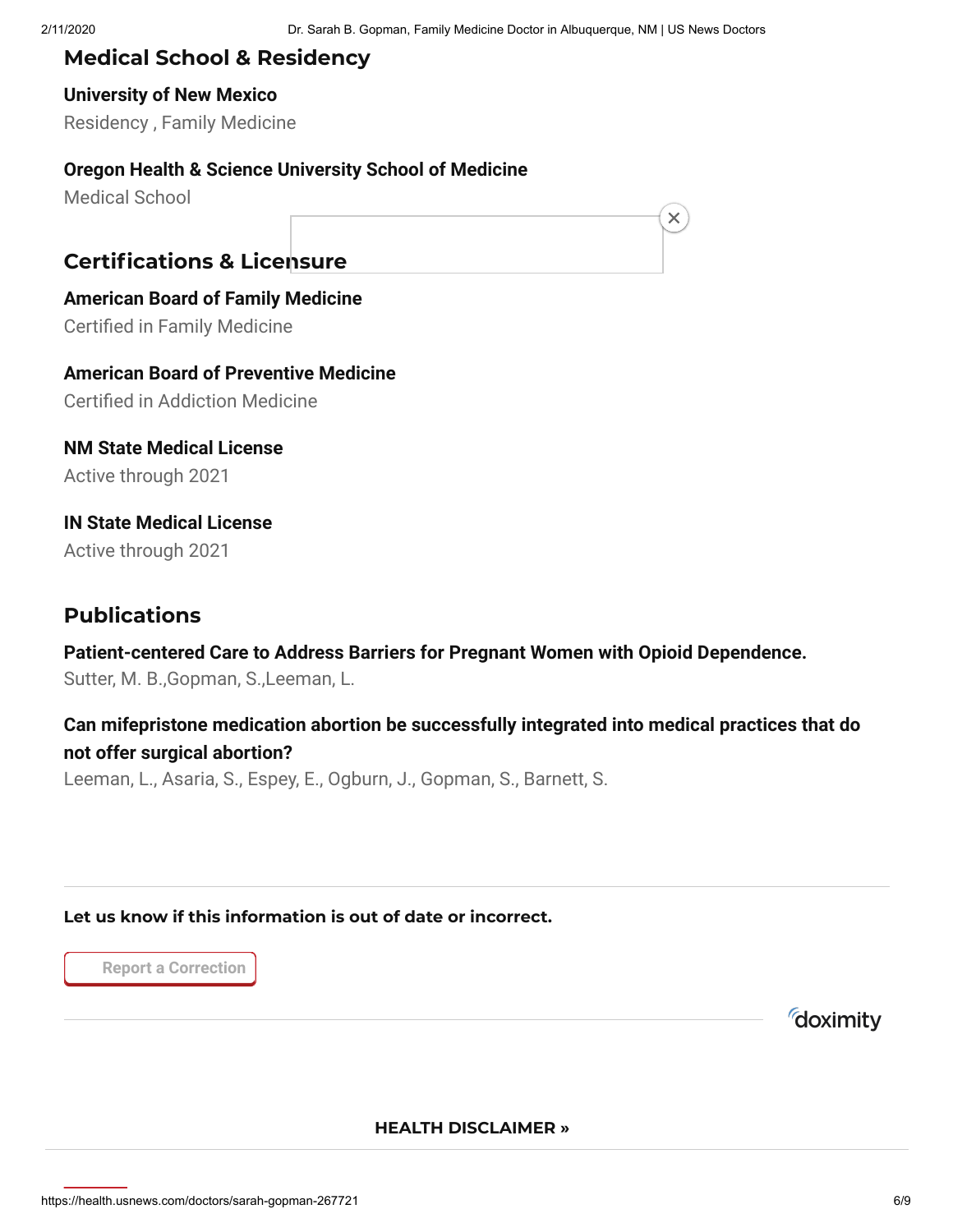# **RECOMMENDED**



### **Possible Causes of [Sleepwalking](https://health.usnews.com/conditions/sleep-disorder/slideshows/possible-causes-of-sleepwalking)**

#### **Signs of Heart [Disease](https://health.usnews.com/conditions/heart-disease/hypertension/slideshows/signs-of-heart-disease)**

**Stroke vs. Heart [Attack](https://health.usnews.com/conditions/heart-disease/heart-attack/articles/stroke-vs-heart-attack-how-to-tell-the-difference)**

#### **The [Body-Acceptance](https://www.usnews.com/news/healthiest-communities/articles/2020-02-03/body-positivity-weight-bias-and-the-battle-for-a-healthy-life) Debate**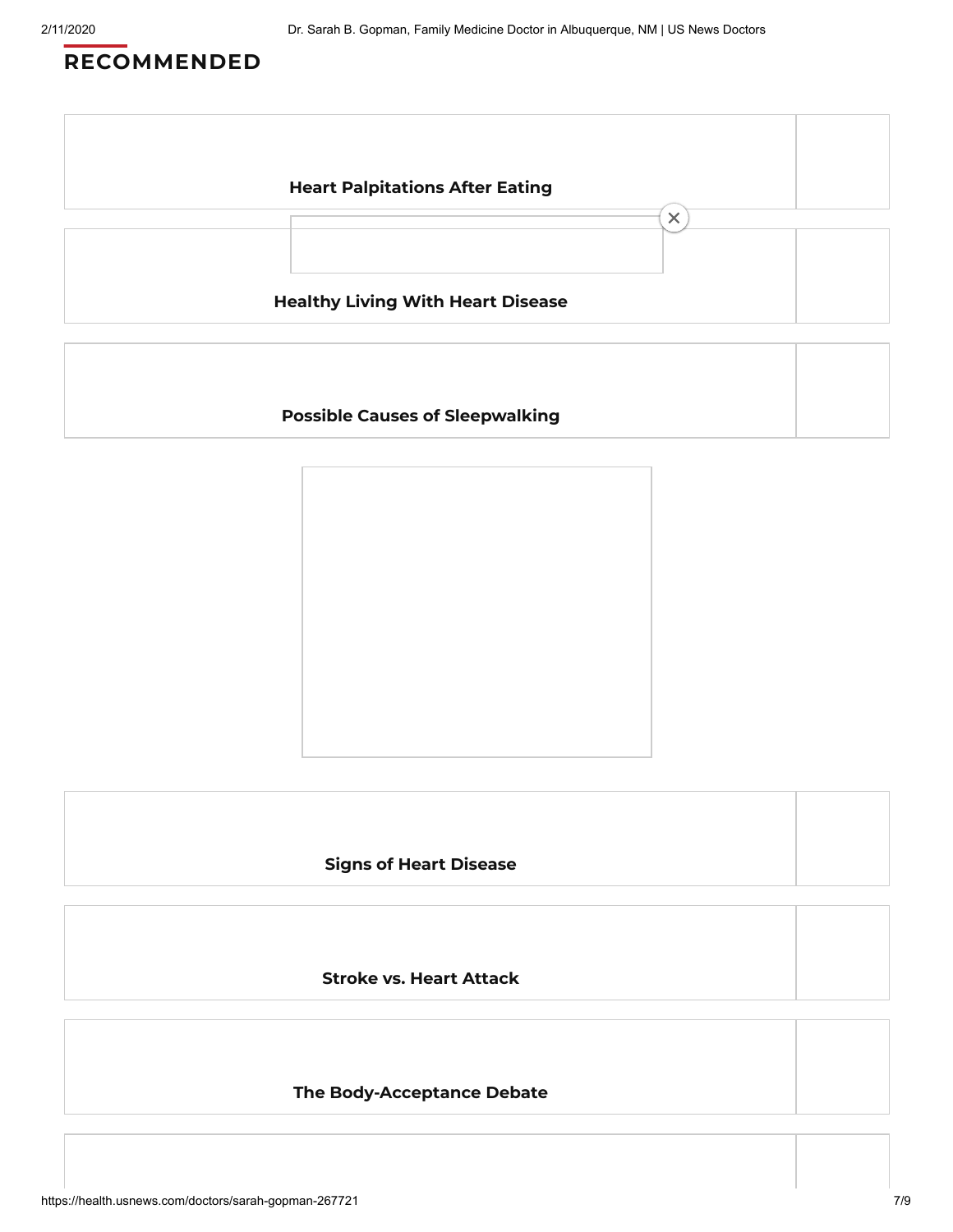#### **[Impostors](https://health.usnews.com/health-care/for-better/articles/triumph-and-disaster-equal-impostors-in-cancer-care) in Cancer Care**

### **Flu vs. the [Common](https://health.usnews.com/health-care/patient-advice/articles/flu-vs-the-common-cold-symptoms-and-treatment) Cold**



#### **Osteoporosis vs. [Osteoarthritis](https://health.usnews.com/conditions/bone-and-joint-disease/osteoporosis/articles/osteoporosis-vs-osteoarthritis)**



**Load More**

**[HOSPITALS](https://health.usnews.com/best-hospitals)**

**[DOCTORS](https://health.usnews.com/doctors)**

**[DENTISTS](https://health.usnews.com/dentists)**

### **[SENIOR](https://health.usnews.com/senior-care) CARE**